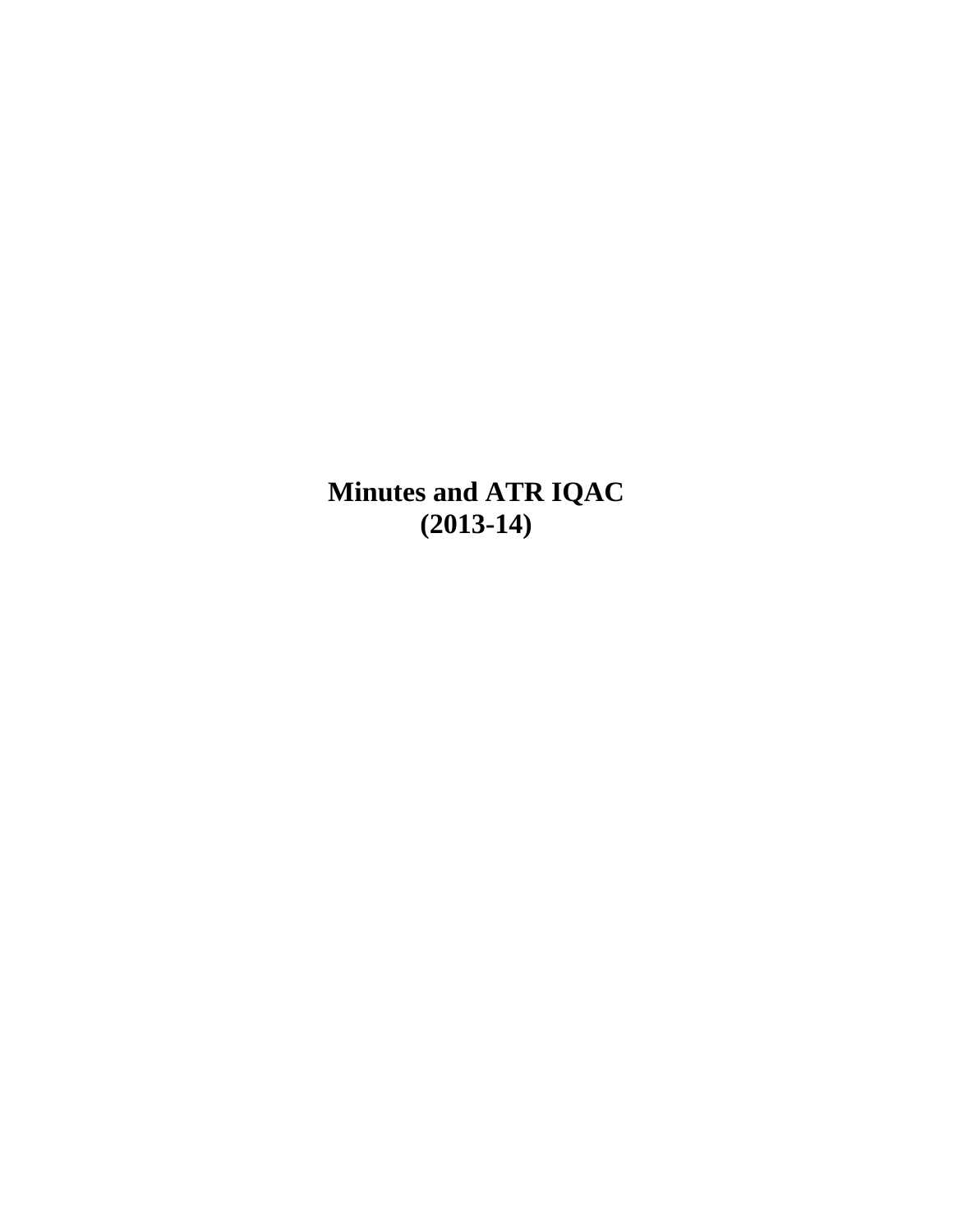## **IQAC/DIBNS/10.01/2013-14/01 Dated: 5th July, 2013**

#### **Minutes of the IQAC Meeting**

| Date           | $04^{\text{th}}$<br><b>July, 2013</b> |  |
|----------------|---------------------------------------|--|
| <b>Time</b>    | 11.00 A.M.                            |  |
| Location       | <b>DIBNS Old Conference Hall</b>      |  |
| <b>Present</b> |                                       |  |
| S No           | Name                                  |  |
| 1.             | Dr. Shailja Pant                      |  |
| 2.             | Dr. Arun Kumar                        |  |
| 3.             | Smt. Arti Gupta                       |  |
| 4.             | Dr. Sanjay Kumar Agrawal              |  |
| 5.             | Dr. GyanendraAwasthi                  |  |
| 6.             | Dr. Shalini Singh                     |  |
| 7.             | Mr. Pramod Kalani                     |  |
| 8.             | Mr Rajeev Ranjan                      |  |
| 9.             | Mr. Aditya Swaroop                    |  |
| 10.            | Dr. SandeepAhuja                      |  |
| 11.            | Mr. Sujith T.K.                       |  |
| 12.            | Dr. Shruti Sharma                     |  |
|                |                                       |  |

A meeting of members of IQAC was convened in DIBNS Old Conference Hall at 11.00 a.m. on July,  $4<sup>th</sup>$  2013 to discuss about the beginning of the new academic session 2013-14.

The following is the brief summary that highlights the major issues discussed and agreed upon for action during the meeting.

#### **Summary:**

- 1. Welcome speech by Chairperson.
- 2. Academic calendar for the forthcoming session was approved.
- 3. The time tables of all the classes for the new academic session were approved.
- 4. Maha Maya BalaSundariChhatravrattiYojna for financially weak meritorious students to be started, where girl students studying in schools in Classes from  $1<sup>st</sup>$  to  $12<sup>th</sup>$  would be given quarterly scholarship.
- 5. The committee also reviewed the achievements of the EDP workshop conducted between  $27<sup>th</sup>$  May and 1<sup>st</sup> June 2013. The members were satisfied with the same.

(**Coordinator IQAC)**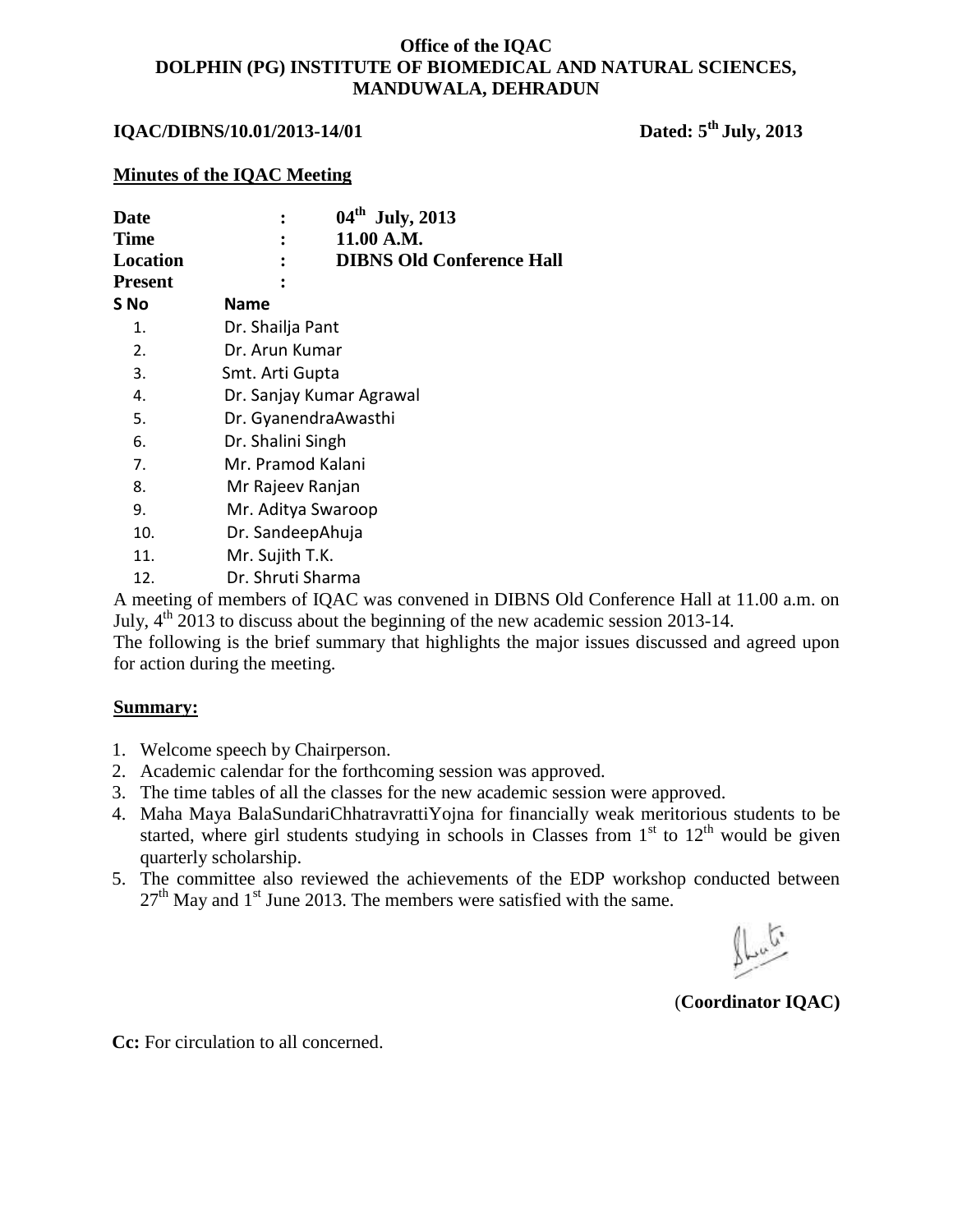## **IQAC/DIBNS/10.01/2013-14/02 Dated: 12th Nov., 2013**

#### **Minutes of the IQAC Meeting**

| Date           | 11 <sup>th</sup> Nov., 2013      |  |  |
|----------------|----------------------------------|--|--|
| <b>Time</b>    | 11.00 A.M.                       |  |  |
| Location       | <b>DIBNS Old Conference Hall</b> |  |  |
| <b>Present</b> |                                  |  |  |
| S No           | <b>Name</b>                      |  |  |
| 1.             | Dr. Shailja Pant                 |  |  |
| 2.             | Dr. Arun Kumar                   |  |  |
| 3.             | Smt. Arti Gupta                  |  |  |
| 4.             | Dr. Sanjay Kumar Agrawal         |  |  |
| 5.             | Dr. GyanendraAwasthi             |  |  |
| 6.             | Dr. Shalini Singh                |  |  |
| 7.             | Dr. Beena Joshi Bhatt            |  |  |
| 8.             | Mr. AdityaSwaroop                |  |  |
| 9.             | Dr. SandeepAhuja                 |  |  |
| 10.            | Mr. Sujith T.K.                  |  |  |
| 11.            | Mr. PramodKalani                 |  |  |

12. Dr. Shruti Sharma

A meeting of members of IQAC was convened in DIBNS Old Conference Hall at 11.00 a.m. on Nov.,  $11^{th}$  2013 to review the running of the current academic session.

The following is the brief summary that highlights the major issues discussed and agreed upon for action during the meeting.

### **Summary:**

- 1. Welcome speech by Chairperson.
- 2. The feedback taken was reviewed and corrective action based upon it was communicated to the concerned faculty.
- 3. The academics were found to be running satisfactory.
- 4. In order to provide clinical training to our paramedical students, it was proposed to have a MOU with a multispecialty hospital.
- 5. The committee also recommended that in accordance with the Vision-Mission Statement of the College a good number of Physiotherapy and Health camps should be conducted regularly for providing the benefit to the neighborhood village's population.

(**Coordinator IQAC)**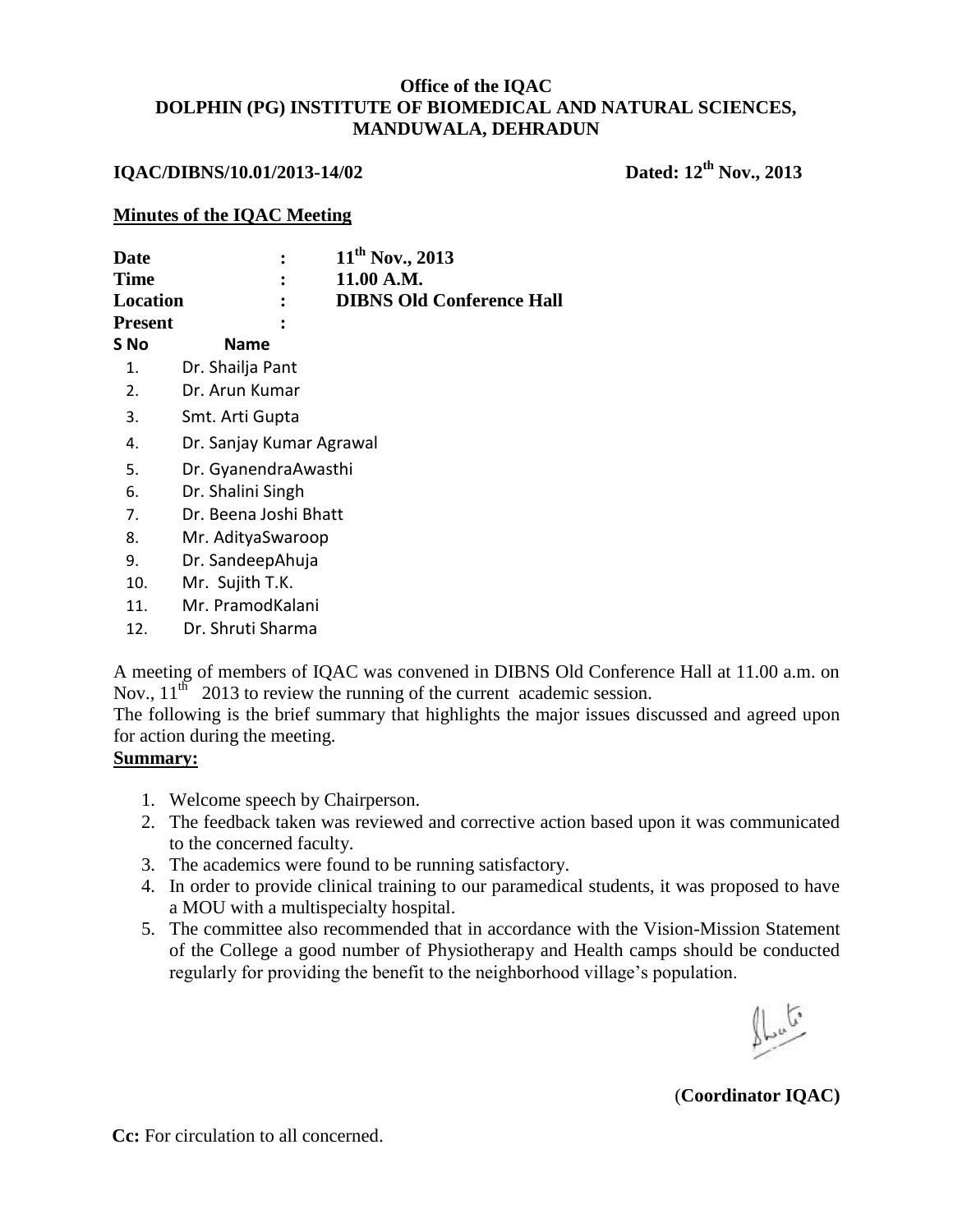#### **IQAC/DIBNS/10.01/2013-14/03**

Dated: 04<sup>th</sup> Jan., 2014

#### **Minutes of the IQAC Meeting**

| Date           |   | $03^{\rm rd}$ Jan., 2014         |
|----------------|---|----------------------------------|
| <b>Time</b>    |   | 12 noon                          |
| Location       |   | <b>DIBNS Old Conference Hall</b> |
| <b>Present</b> | ፡ |                                  |

- 1. Dr. Shailja Pant 2. Dr. Arun Kumar
- 3. Smt. Arti Gupta
- 4. Dr Sanjay Kumar Agrawal
- 5. Dr. Beena Joshi Bhatt
- 6. Mr. Rajeev Ranjan
- 7. Mr. Aditya Swaroop
- 8. Dr. Sandeep Ahuja
- 9. Mr. Sujith T.K.
- 10. Mr. Pramod Kalani
- 11. Mr. Sanjay Sikharia
- 12. Dr. Shruti Sharma

A meeting of members of IQAC was convened in DIBNS Old Conference Hall at 12 noon on  $03<sup>rd</sup>$  Jan.2014 to discuss about the beginning of the even semester of the current academic session.

The following is the brief summary that highlights the major issues discussed and agreed upon for action during the meeting.

### **Summary:**

- 1. Welcome speech by Chairperson.
- 2. Timetables for the even semester were approved.
- 3. The committee recommended that for academic growth of the Institute and also keeping in view the growing demand among the students the following programmes,namely,B.Sc. Horticulture, M.Sc. Agronomy and M.Sc. Physics should be started in the College as early as feasible, and if possible from the next academic session itself.
- 4. Committee also recommended that the library should have the facilities for e-journlas, N List programme and the college should also explore the possibility of introducing NPTEL programme.

(**Coordinator IQAC)**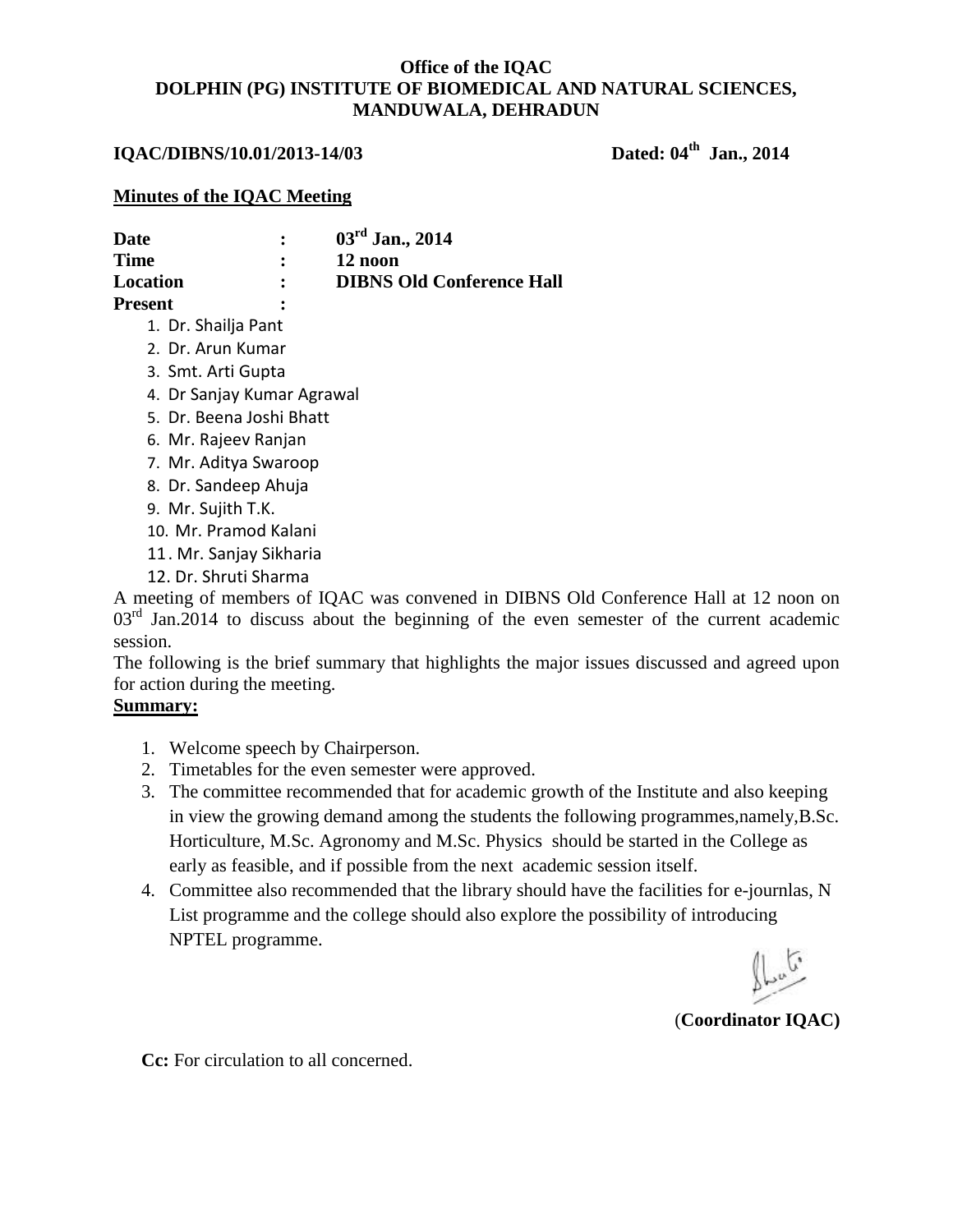## **IQAC/DIBNS/10.01/2013-14/04 Dated: 25th April, 2014**

#### **Minutes of the IQAC Meeting**

| Date           |   | $24th$ April, 2014               |
|----------------|---|----------------------------------|
| <b>Time</b>    |   | 11.00 A.M.                       |
| Location       |   | <b>DIBNS Old Conference Hall</b> |
| <b>Present</b> | ፡ |                                  |

- 1. Dr. Shailja Pant
- 2. Dr. Arun Kumar
- 3. Smt. Arti Gupta
- 4. Dr. Sanjay Kumar Agrawal
- 5. Dr. GyanendraAwasthi
- 6. Dr. Shalini Singh
- 7. Dr. Beena Joshi Bhatt
- 8. Mr. Rajeev Ranjan
- 9. Mr. AdityaSwaroop
- 10. Dr. SandeepAhuja
- 11. Mr. Sujith T.K.
- 12. Mr. Pramod Kalani
- 13. Mr. Sanjay Sikahria
- 14. Dr. Shruti Sharma

A meeting of members of IQAC was convened to discuss about progress of even academic session 2013-14.

The following is the brief summary that highlights the major issues discussed and agreed upon for action during the meeting.

#### **Summary: ;**

- 1. Welcome address by Chairperson.
- 2. The committee took stock of the Workshops, CME and seminar conducted during 2013-14.
- 3. The Committee reviewed the progress of the preparations by the dept. of Biotechnology for the forthcoming H-o-T and Workshop on Molecular Biology in collaboration with the Wildlife Institute of India and Zoological Survey of India. By and large the members were satisfied and advised the organizers to invite the outstanding guest speakers from all over the country.
- 4. The feedback taken from students was reviewed and corrective action based upon it was communicated to the concerned faculty by the Principal.
- 5. The committee suggested to develop e-library facilities for the benefit of the students and faculty.
- 6. The academics were found to be running satisfactory.
- 7. The members were satisfied by the progress of the whole academic session 2013-14.

(**Coordinator IQAC)**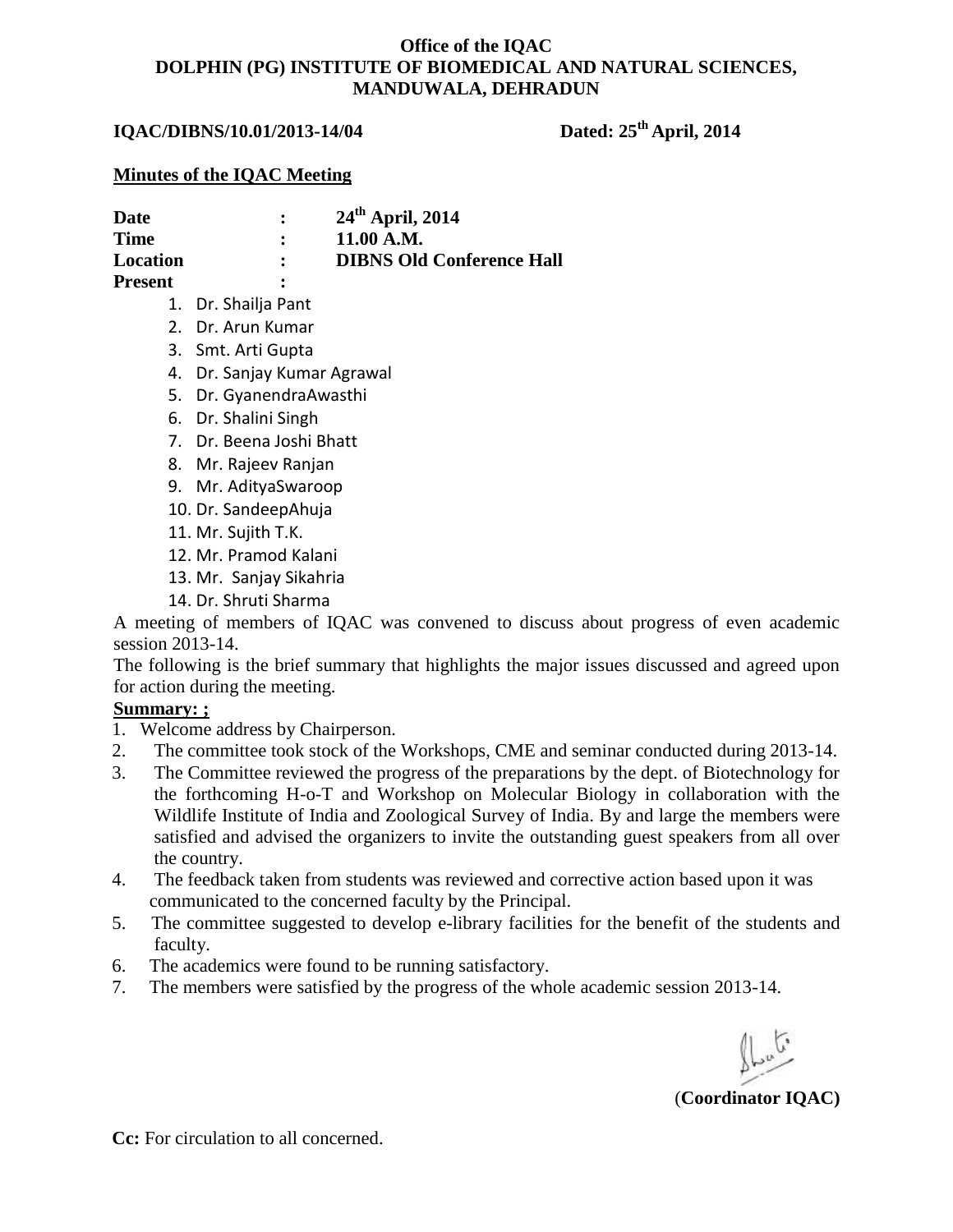# **IQAC/DIBNS/10.01/2013-14/01** Dated: 22<sup>nd</sup>July, 2013

## **ATR of the decisions taken in the IQAC meeting held on 04/07/2013**

| S.No.         | <b>Point Raised</b>                                                                          | <b>Action Taken</b>                                                                                                                                                        |
|---------------|----------------------------------------------------------------------------------------------|----------------------------------------------------------------------------------------------------------------------------------------------------------------------------|
|               | Academic calendar                                                                            | The members went carefully through the<br>details mentioned in the academic calendar<br>and approved the same for the forthcoming<br>academic session.                     |
| $\mathcal{D}$ | Time tables of all the classes                                                               | Timetables of all the classes including<br>personal timetables of all the faculty were<br>discussed                                                                        |
| 3             | Maha Maya<br>BalaSundariChhatravrattiYojna for<br>financially weak meritorious girl students | Committee was formed to carry make the<br>scheme successful. PRO of the Institute<br>was given the responsibility to get in touch<br>with the schools to collect the data. |

فتكيفها

(**Coordinator IQAC)**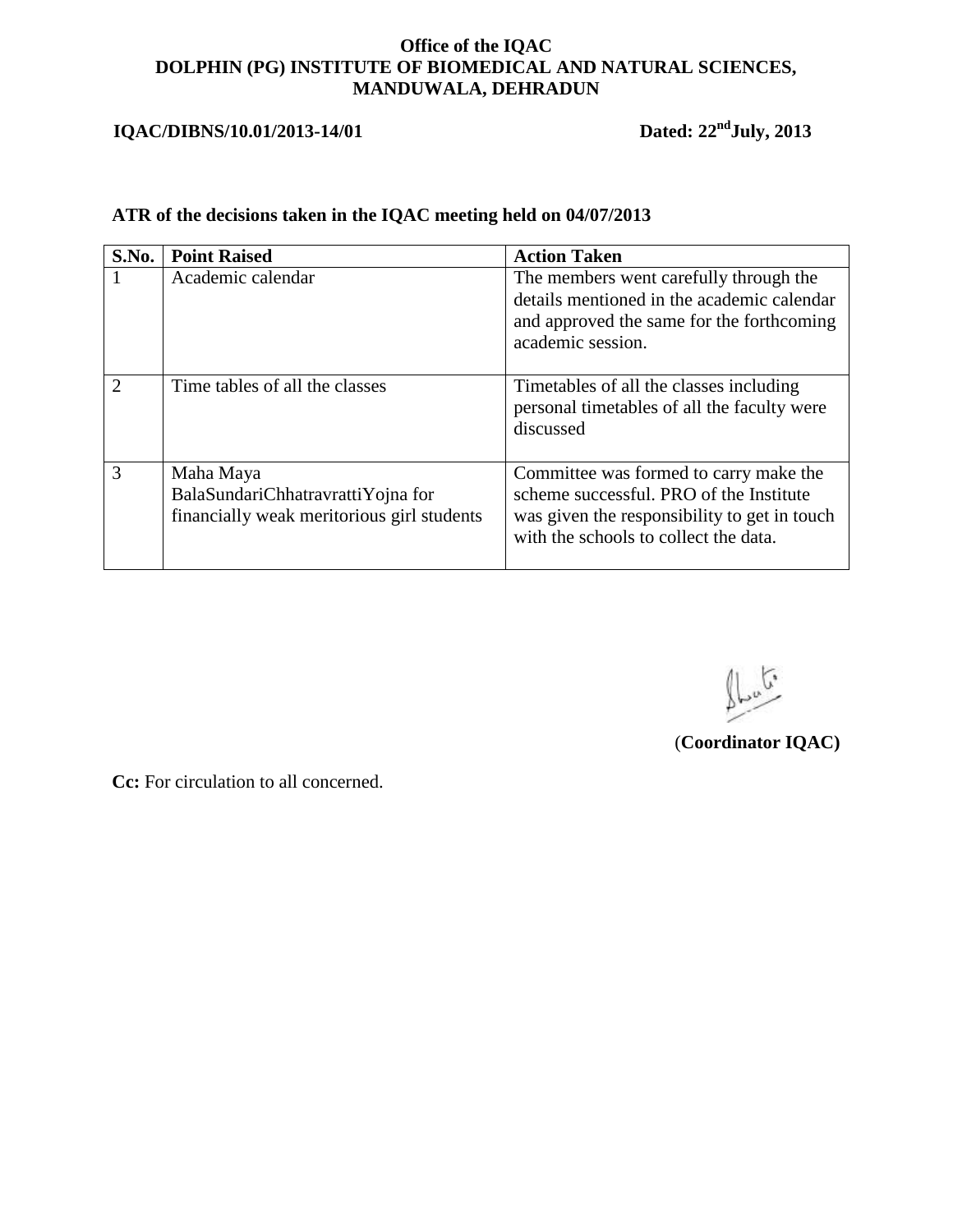## **IQAC/DIBNS/10.01/2013-14/02**

Dated:  $25^{th}$  Nov., 2013

## **ATR of the decisions taken in the IQAC meeting held on 11/11/2013**

| S.No.         | <b>Point Raised</b>                                            | <b>Action Taken</b>                                                                                                                                                               |
|---------------|----------------------------------------------------------------|-----------------------------------------------------------------------------------------------------------------------------------------------------------------------------------|
|               | Review of feedback from<br>students                            | The members went through in details the feedback taken.<br>The gaps, if any were discussed. The Principal<br>communicated corrective action to the concerned faculty.             |
| $\mathcal{D}$ | To Provide clinical<br>training to our<br>paramedical students | Recommendation has been given to the Management<br>Committee to get a MOU signed with a multispecialty<br>hospital in the city for providing clinicl training to the<br>students. |
| $\mathcal{R}$ | Physiotherapy and Health<br>camps                              | The H-o-Ds of physiotherapy, Pathology and Biochemistry<br>departments were formally communicated the decision for<br>further needful action.                                     |

 $\mathbb{L}^{\mathfrak{c}}$ 

(**Coordinator IQAC)**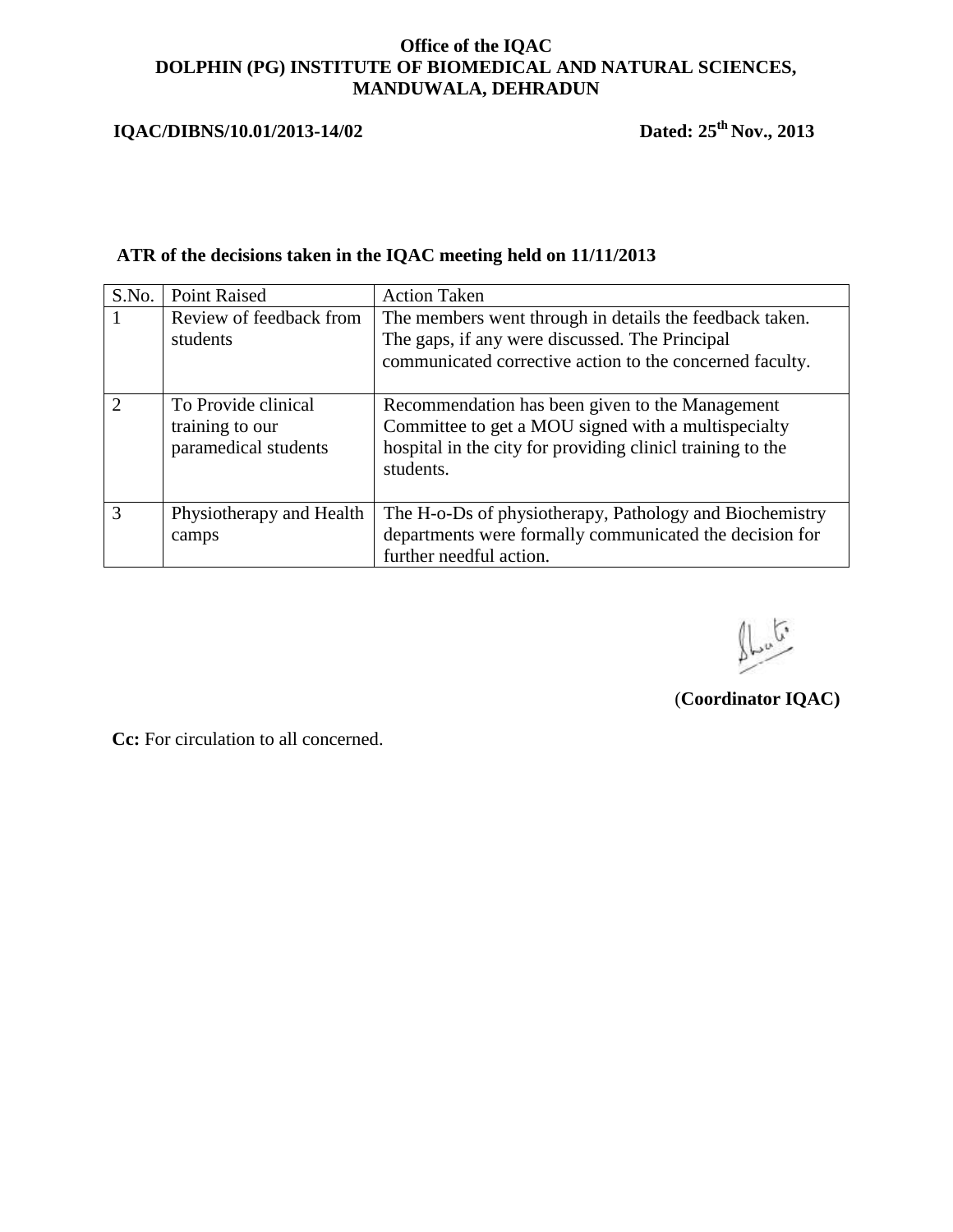# **IQAC/DIBNS/10.01/2013-14/03 Dated: 13th Jan., 2014**

# **ATR of the decisions taken in the IQAC meeting held on 03rd January 2014**

| S.No. | <b>Point Raised</b>                                                                                                                                                         | <b>Action Taken</b>                                                                                                                                                                                                                                      |
|-------|-----------------------------------------------------------------------------------------------------------------------------------------------------------------------------|----------------------------------------------------------------------------------------------------------------------------------------------------------------------------------------------------------------------------------------------------------|
| 1.    | Timetables for the even<br>semester.                                                                                                                                        | Faculty load and timetables for the even semester<br>were discussed and approved.                                                                                                                                                                        |
| 2.    | Introduction of additional<br>Programmes namely, B.Sc.<br>Horticulture, M.Sc.<br>Agronomy and M.Sc. Physics<br>to be started from the next<br>academic session, if feasible | HOD Agriculture and Principal Office were<br>asked to prepare the necessary documents to be<br>submitted to the affiliating university.<br>Simultaneously it was suggested to create new<br>infrastructure and faculty for the department of<br>Physics. |
| 3     | e-journals, NLIST, NPTEL<br>programmes                                                                                                                                      | Library Committee was handed over the<br>responsibility to pursue the matter to enrich the<br>library.                                                                                                                                                   |

 $\int_{\mathbb{R}^{n}}$ 

(**Coordinator IQAC)**